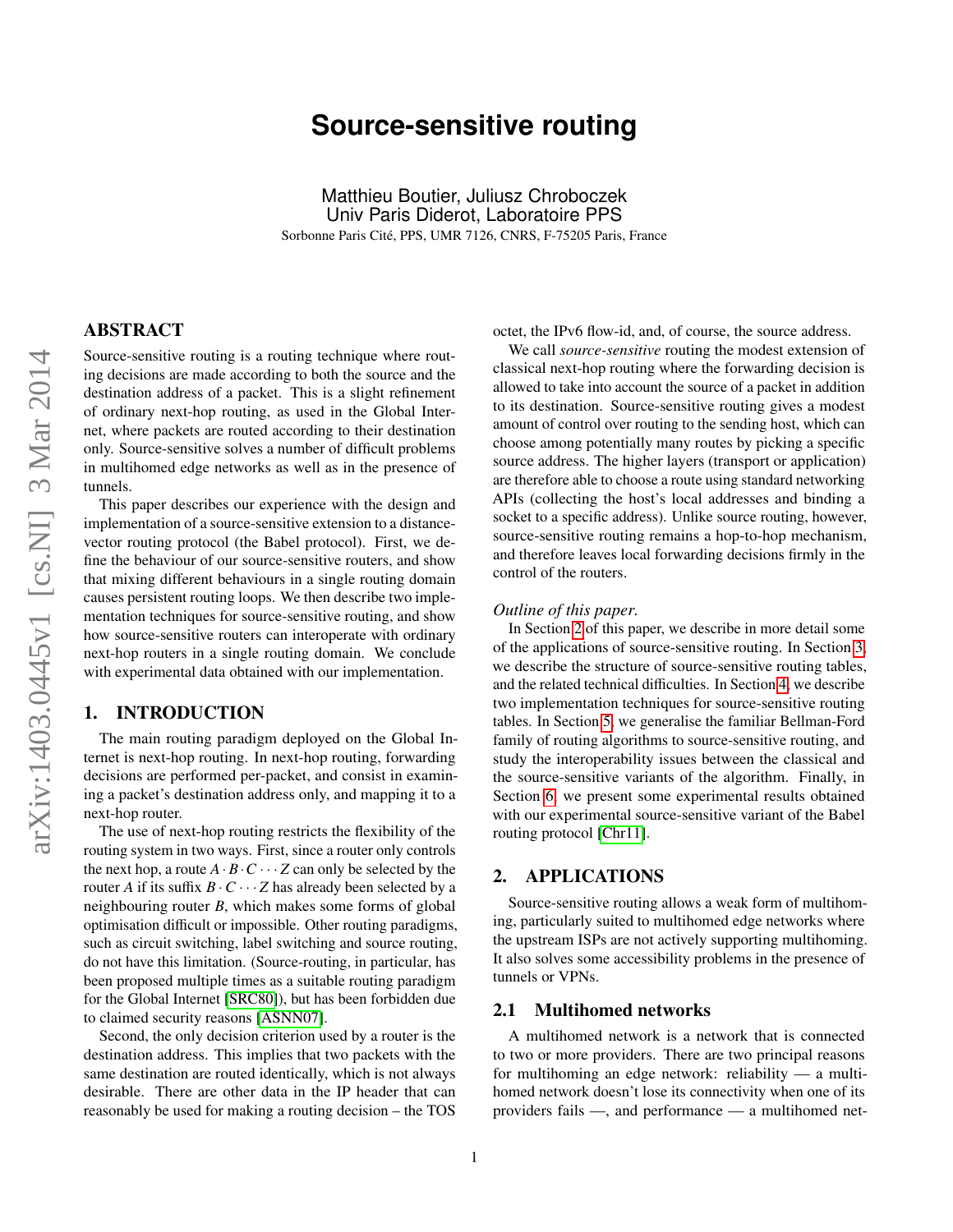work is able to send its traffic through the fastest of many providers, or, in ideal conditions, to load-balance between multiple providers.

A multihomed network has multiple routes to each destination, one through each upstream; in particular, a multihomed network typically has multiple default routes.

#### *Classical multihoming.*

Classically, multihoming is performed by assigning a *provider-independent* (PI) addresses to the hosts in the multihomed network, and announcing and receiving routes over a dynamic routing protocol (typically BGP) to all of the upstream networks. Reliability is a natural consequence of the dynamic nature of the routing protocol, which will route around a failed upstream provider. Load-balancing can usually be achieved by manually tweaking route priorities, using mechanisms such as BGP *prepends*, the BGP *local preference* or the *MED*.

#### *Multihoming with multiple source addresses.*

Classical multihoming relies on the upstream providers accepting routes to the PI prefix and routing packets sourced within the PI prefix. Edge networks, however, and especially home networks, are typically provisioned with addresses originally allocated to one of the upstream providers — *provider dependent* (PD) addresses. The other providers will not typically accept routes to a foreign PD prefix; additinally, they will drop packets sourced within a foreign prefix (this is called *BCP-38 filtering* [\[FS00\]](#page-8-2)).

The edge network multihoming issue can be solved by assigning multiple addresses to each host, one for each upstream ISP. A hosts chooses one of the exit routers by selecting one of its source addresses — hence the need for source-sensitive routing.

There are multiple places where the selection of the source address may happen. Ideally, the failure of one of the edge routers might cause the relevant addresses to be unassigned, for example because of an IPv6 route announcement or a DHCP lease timing out. More realistically, the upper layers could send probe traffic from each of the source addresses, and use an address that happens to work — this is done at the transport layer by MPTCP, which we describe in Section [6.2.](#page-6-0)

As to load-balancing, it could be achieved either by choosing source addresses randomly or by applying RFC 3484 rules. Again, MPTCP solves the problem quite nicely at the transport layer.

# 2.2 Overlay networks

Tunnels and VPNs are commonly used to establish a network-layer topology that is different from the physical topology, notably for security reasons. In many tunnel or VPN deployments, the end network uses its native default route, and only routes some set of prefixes through the tunnel or VPN.

In some deployments, however, the default route points at

the tunnel. If this is done naively, the network stack attempts to route the encapsulated packets through the tunnel itself, which causes the tunnel to break. Many workarounds are possible, the simplest being to point a host route towards the tunnel endpoint through the native interface.

Source-sensitive routing provides a clean solution to that problem. The native default route is kept unchanged, while a source-specific default route is installed through the tunnel. The source-specific route being more specific than the native default route, packets from the user network are routed through the tunnel, while the encapsulated packets sourced at the edge router follow the native, non-specific route.

# <span id="page-1-0"></span>3. SOURCE-SENSITIVE ROUTING

As mentioned before, in next-hop routing a next hop router is chosen by considering the destination address of a packet. This is implemented by using a data strcuture known as the *routing table* (or sometimes the *FIB*), which is conceptually a set of pairs  $(P, NH)$  where *P* is the description of a set of packets and NH the address of a next-hop router.

# 3.1 Classical next-hop routing tables

In classical next-hop routing, packets are forwarded considering their destination addresses only, so the packet pattern is a destination prefix, and the routing table a set of pairs  $(D, NH)$ , where D is a destination prefix. However, a packet can match multiple routing entries, since an address can be included in multiple different prefixes. For example, the address 2001:DB8:0:1::4 is both in 2001:DB8::/56 and 2001:DB8:0:1::/64. In practice, we select the entry satisfying the *most specific prefix* rule.

A prefix can be seen as a the set of addresses which, truncated at the length of the prefix, are equal to the prefix. That is, a prefix *p* of length *n* is the set of all addresses *a* such that the first *n* bits of *a* are the same than the first *n* bits of *p*. Equipped with the inclusion ordering, the set of prefixes is a *tree*: any two prefixes  $p$  and  $p'$  are either disjoint or ordered. Hence, any set of prefixes of nonempty intersection is a chain (a total order), and therefore has a minimum element – the *most specific prefix*. The most specific prefix rule says that the routing table entry  $(D, NH)$  used for routing a prefix destined for a destination *d* is the one whose prefix is the most specific among the set of prefixes containing *d* within the routing table.

## 3.2 Source-sensitive routing tables

In source-sensitive routing, packets are forwarded considering both their destination and source addresses. The packet pattern is a pair  $(D, S)$ , and the source-sensitive routing table a set of triples  $(D, S, NH)$ . As for classical next-hop, a packet can match multiple patterns. However, there is no obvious analogue to the most specific prefix rule, since the inclusion ordering is no longer a tree. For example, a packet (2001:*DB*8:0:1::4, 2001:*DB*8:0:2::2) matches both  $(2001:DB8::/56, 2001:DB8:0:2::/64)$  and  $(2001:DB8:0:1::$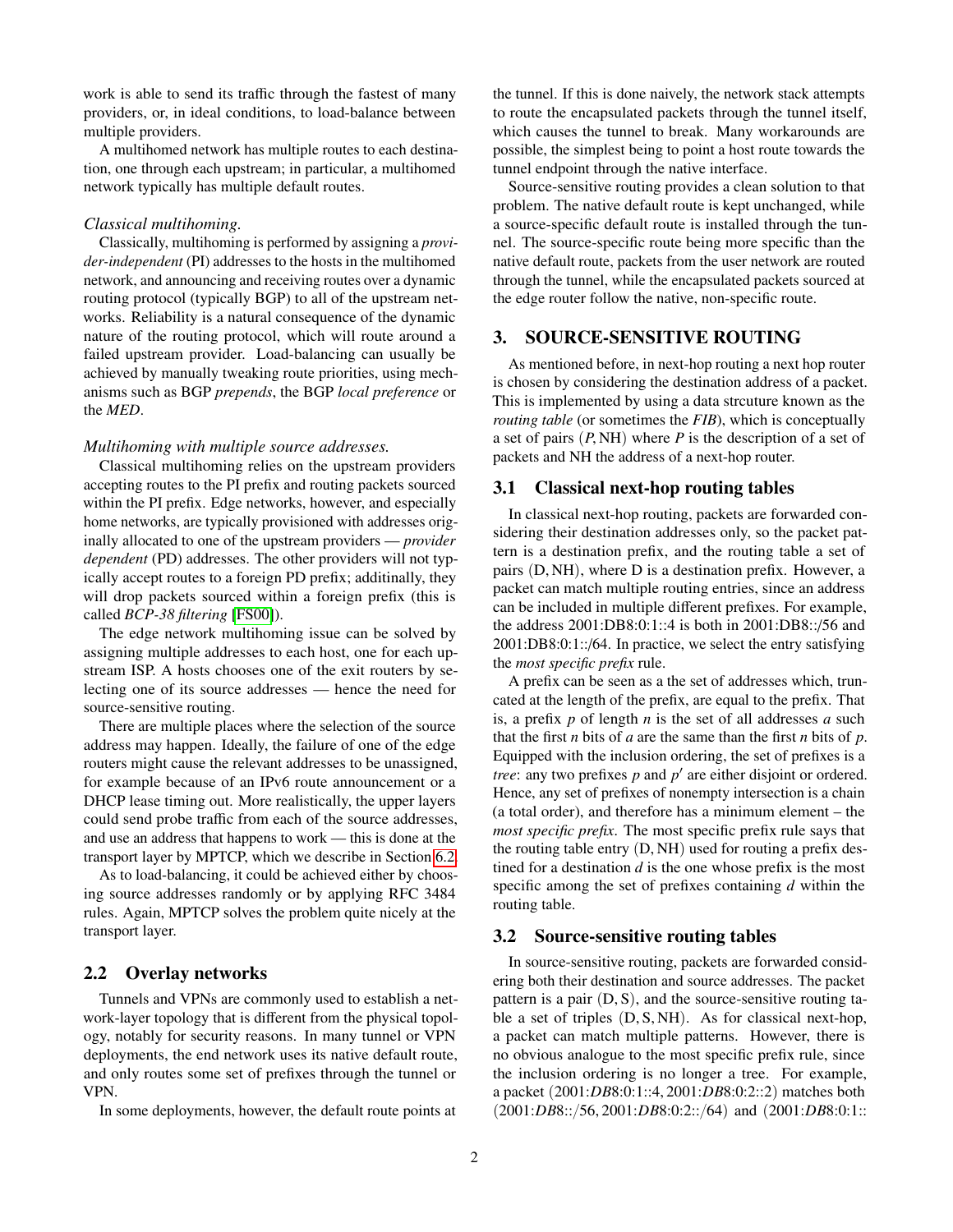$(64, 2001: DB8::/56)$ , but neither of the two entries is more specific than the other.

We say that a routing table is *ambiguous* if it contains two patterns of non-empty intersection that are not comparable. We say that two such uncomparable routing entries are in *conflict*, and we call *conflict zone* the set of addresses matched by both theses entries.

# 3.3 Behaviour of routing with ambiguous tables

In the presence of ambiguity, multiple behaviours could be implemented by routers. For example, a router could choose the first installed matching entry, which is a kind of non-determinism, by the most specific source, or simply treat conflict zones as unreachable.

First, routers must have the exact same behaviour, lest persistent routing loops occur. Indeed, consider the following topology, and suppose that the routing table at B contains a source-sensitive default route through A, and a nonsource-sensitive route towards 2001:DB8:0:1::/64 through C. If router B implements a "destination first" rule, while router C implements a "source first" rule, then C will send B's packets back to B, which in turn will send it back to C, etc.

::/0 — 
$$
(A)
$$
 —  $(B)$  —  $(C)$  — 2001:DB8:0:1::/64

A consequence of this observation is that no non-deterministic behaviour is allowable: the disambiguation rule must be designed to make the set of routes into a tree. Routing by destination or source first are the two natural linearisations of the ordering.

Consider again the previous example. The correct behaviour here is clearly to send a packet destined to 2001:*DB*8:  $0:1::/64$  through C – this is the only choice that has a chance of getting the packet to the right destination. We have been unable to find any practical situation where a different behaviour would be desirable.

We therefore claim that the correct behaviour is to route by destination first. More formally, given two conflicting routing entries  $(D_1, S_1, NH_1)$  and  $(D_2, S_2, NH_2)$ , a packet in the conflict zone is sent to  $NH_1$  if and only if  $D_1$  is strictly more specific than  $D_2$ , or  $D_1$  and  $D_2$  are equal and  $S_1$  is more specific than  $S_2$ . It is easily checked that this rule makes the set of source-sensitive patterns into a tree.

# <span id="page-2-0"></span>4. DISAMBIGUATING ROUTING TABLES

Ideally, we would like the lower layers of the system (the OS kernel, the line cards, etc.) to implement source-sensitive routing tables out of the box, with the right disambiguation behaviour already present. In practice, however, while many systems have a facility for source-sensitive traffic engineering, this lower-layer support often has a behaviour different from the one that we require.

For example, all recent versions of the Linux kernel have the ability to manipulate multiple routing tables, and to select a given routing table depending on the source address of a packet. Since the selection of the routing table happens before the destination address is considered, the behaviour that is implemented is that of source-first routing, as opposed to the destination-first routing that we advocate.

This section is structured as follows. We first describe the native API that exists in some Linux kernels; then we describe a disambiguation algorithm that, we claim, can be used to implement destination-first source-sensitive routing on any system that has some facility for source-sensitive routing, whatever its exact behaviour, as long as it is compatible with the pointwise ordering (Section [4\)](#page-2-0).

# 4.1 Native source-sensitive FIB

In an ideal world, destination-first source-sensitive routing would be directly implemented by the lower layers (e.g. the OS kernel). Such native support for source-sensitive routing is preferable to the algorithm described below, since no additional routes will be installed in the FIB. Our investigations of such native support yielded disappointing results.

The Linux kernel, when compiled with the relevant options ("ipv6-subtrees"), claims to support source-sensitive FIBs natively, albeit for IPv6 only. Unfortunately, we found the support to be buggy — source-sensitive routes were treated as unreachable routes. This was fixed in Linux 3.11, and the *netlink* interface is now able to accept a source-sensitive route and implements the destination-first behaviour. In the case of IPv4, on the other hand, the "source" datum is silently ignored by *netlink*, and other techniques must be used.

All versions of Linux, and some versions of FreeBSD, implement the ability to manipulate multiple routing tables and to select a particular one depending on the source address of a packet. Since the table is selected before the destination address is examined, this API implements the source-first behaviour — the algorithm described below is therefore necessary.

# 4.2 Disambiguation of a routing table

In this section, we describe a disambiguation algorithm that can be used to maintain a routing table that is free of ambiguities, and will therefore yield the same behaviour as long as the underlying forwarding mechanism implements a behaviour that is compatible with the point-to-point ordering over pairs  $(D, S)$ . All the forwarding mechanisms known to us satisfy this very mild hypothesis.

Recall that a routing is ambiguous if there exists a packet that is matched by at least one entry in the table and such that there is no most-specific entry among the matching entries. A necessary and sufficient property for a routing table to be nonambiguous is that every conflict zone is equal to the union of more specific route entries.

The algorithm that we propose maintains, for each conflict, exactly one route entry that covers exactly the conflict zone. While a more economic solution might be possible, it would appear to be overly complex.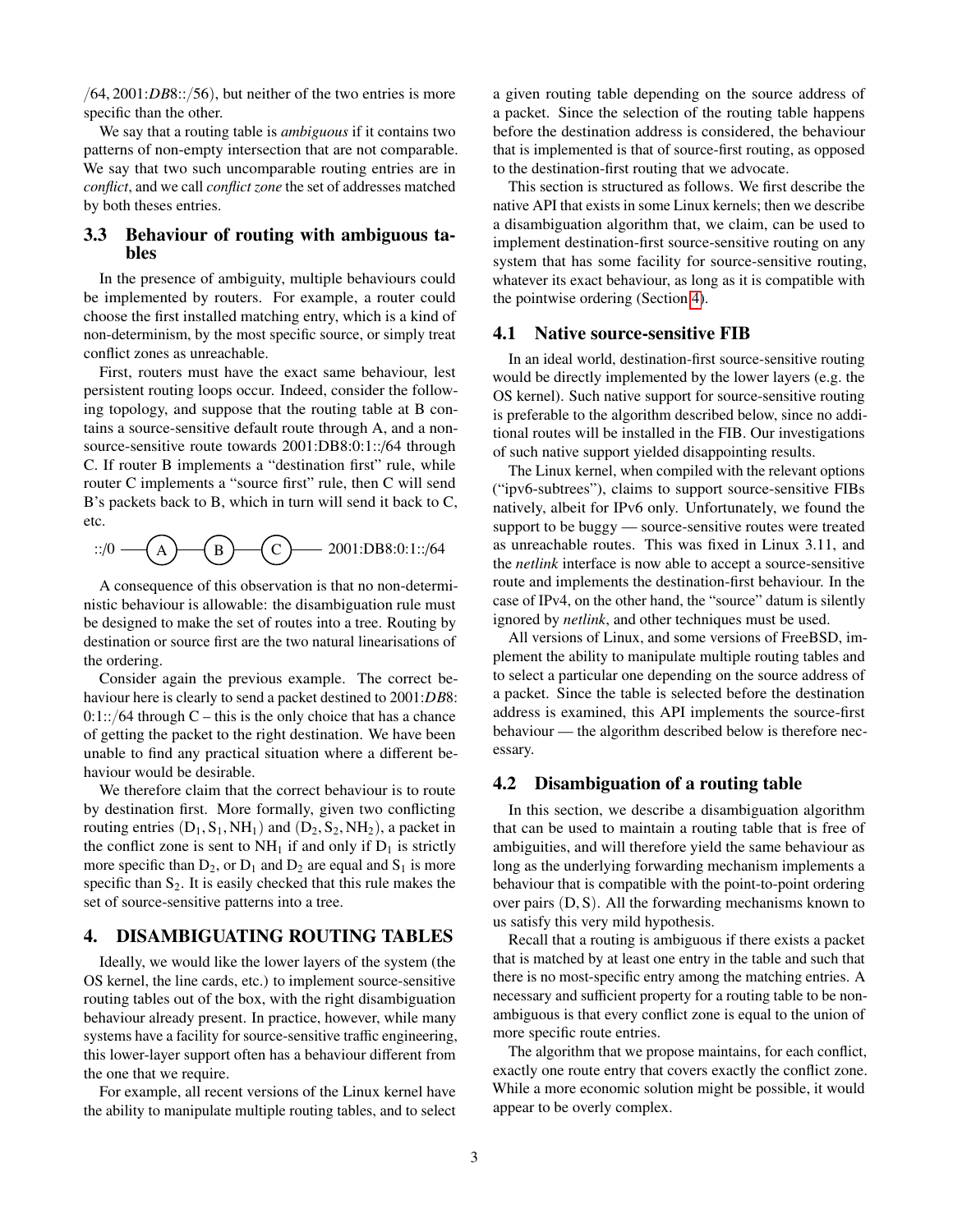## *Prefixes as set of addresses.*

Recall that a prefix *P* of length *n* is a sequence of *n* bits  $b_1b_2...b_n$ . An address *a* matches *P* if the first *n* bits of *a* are equal to the *n* bits of *P*. A prefix *P* can be identified with the set of addresses that it matches. The inclusion relation on sets of addresses induces an ordering on prefixes; we say that a prefix  $P_1$  is *more specific* than  $P_2$ , written  $P_1 \leq P_2$ , when the set of addresses matched by  $P_1$  is a subset of the addresses matched by  $P_2$ .

An important property of prefixes is that they form a *tree*: given two prefixes  $P_1$  and  $P_2$ , they are either disjoint (there is no address that they both match), or one is more specific than the other ( $P_1 \leq P_2$  or  $P_1 \leq P_2$ ).

#### *Pairs of prefixes.*

Taken pointwise, the partial order on prefixes induces the product ordering on pairs of prefixes. Given two pairs of prefixes  $A_1 = (P_1, Q_1)$  and  $A_2 = (P_2, Q_2)$ , we write  $A_1 \le A_2$ if  $P_1 \leq P_2$  and  $Q_1 \leq Q_2$ . Equipped with this ordering, the set of pairs of prefixes is not a tree; we say that *A*<sup>1</sup> *conflicts* with  $A_2$ , written  $A_1 \# A_2$ , when  $A_1$  and  $A_2$  are neither ordered nor disjoint.

A routing table is *ambiguous* if there exists a pair of addresses  $(d, s)$  that matches a set of entries among which there is no most specific one. Note that the only way for an address to not have a most specific matching entry is when it matches two most specific entries in conflict.

#### *Weak completeness.*

We say that a routing table is *weakly complete* if each conflict zone is covered by more specific entries. More formally, *T* is weakly complete if  $\forall r_1, r_2 \in T, r_1 \cap r_2 = \bigcup \{r \in T | r \le r_1 \}$  $r_1 \cap r_2$ .

Theorem 1. *A routing table is non-ambiguous if and only if it is weakly complete.* 

Proof. Let  $U_x^y = \bigcup \{ r \in T | r \leq x \cap y \}$ . We need to show that *T* is non-ambiguous iff  $\forall r_1, r_2 \in T$ ,  $r_1 \cap r_2 = U_{r_1}^{r_2}$ .<br>  $\left(\leftarrow)$  Suppose *T* is weakly complete and consider

 $(\Leftarrow)$  Suppose *T* is weakly complete, and consider two route entries  $x, y \in T$  in conflict. By weak completeness,  $U_x^y = x \cap y$ , so for all addresses  $a \in x \cap y$ , there exists a route  $r \in U_x^y$  such that  $a \in U_x^y$ . Since  $r \in x \cap y$ , we have  $r < x$  and  $r < y$ , and *r* is more specific than  $x \cap y$ . Since this is true for all conflicts, the table is not ambiguous.

 $(\Rightarrow)$  Suppose *T* non-ambiguous and not weakly complete. Then there exist two entries  $x, y \in T$  in conflict such that  $x \cap y \neq U_x^y$ . Consider an address  $a \in x \cap y \setminus U_x^y$ , and an entry  $r \in T$  matching *a*. Clearly,  $r \supsetneq x \cap y$ , and so either  $r \neq x$  or  $r \neq y$ , or  $r > x$  and  $r > y$ . In all cases, *r* is not more specific than both  $x$  and  $y$ , so there is no minimum for the set of entries matching *a*. This contradicts the hypothesis, so if *T* is not ambiguous, it is weakly complete.  $\Box$ 

Disambiguation with weak completeness is not convenient, since it may require adding multiple route entries to solve a single conflict, and the disambiguation routes added may generate additional conflicts. Suppose for example that the FIB first contains two entries  $r_1 > r_2$ , and we add  $r_3 > r_2$ which conflicts with  $r_1$  (see figure below). Since  $r_2 < r_3$ , there is no conflict within  $r_2$ , but we need disambiguation routes  $d_1$  and  $d_2$ . The FIB is now weakly complete.

Suppose now that we add  $r_4 < r_3$  in conflict both with  $r_1$  and the disambiguation route  $d_2$ . We install a new disambiguation entry  $d_3$ . Note also that since  $r_4 < r_3$ , we need to use the next-hop of  $r_4$  for the former region covered by  $d_1$ : we need to change the currently installed disambiguation route entry.



Some of this complexity can be avoided by requiring a stronger notion of completeness.

#### *Completeness.*

We say that a routing table is *(strongly) complete* if each conflict zone is covered by one route entry. More formally, *T* is complete if  $\forall r_1, r_2 \in T, r_1 \cap r_2 \in T$ . This obviously implies week-completeness, and therefore complete routing table is not ambiguous.

Our algorithm maintain the completeness of the routing table. An important property of completeness is that adding routes to achieve completeness does not lead to *another* conflict.

Proof. Suppose that  $r_1 = (d_1, s_1)$  and  $r_2 = (d_2, s_2)$  are two route entries in conflict, where  $d_1 < d_2$  and  $s_1 > s_2$ . Consider the disambiguation entry  $r_{sol} = (d_1, s_2)$  which disambiguates this conflict. Suppose now that *rsol* is in conflict with another route entry  $r_3 = (d_3, s_3)$ . We have either  $d_1 < d_3$ and  $s_1 > s_2 > s_3$ , in which case  $r_3 \neq r_1$ ; or  $d_2 > d_1 > d_3$ and  $s_2 < s_3$ , in which case  $r_3 \neq r_2$ . In either case, the conflict existed beforehand, and must therefore already have been resolved.  $\square$ 

Take the previous example again. When adding *r*3, we add one route entry to cover the area  $d_1$  ( $r_1 \cap r_3$ ). Since  $r_2$  is more specific, the new route entry does not affect routing decision for addresses in  $r_2$ . When adding  $r_4$ , it is in conflict with both  $r_1$  and the disambiguation route  $d_1$ , but for the same conflict zone  $r_4 \cap r_1$ . In that sense, the disambiguation route entry inserted is not an additional conflict.

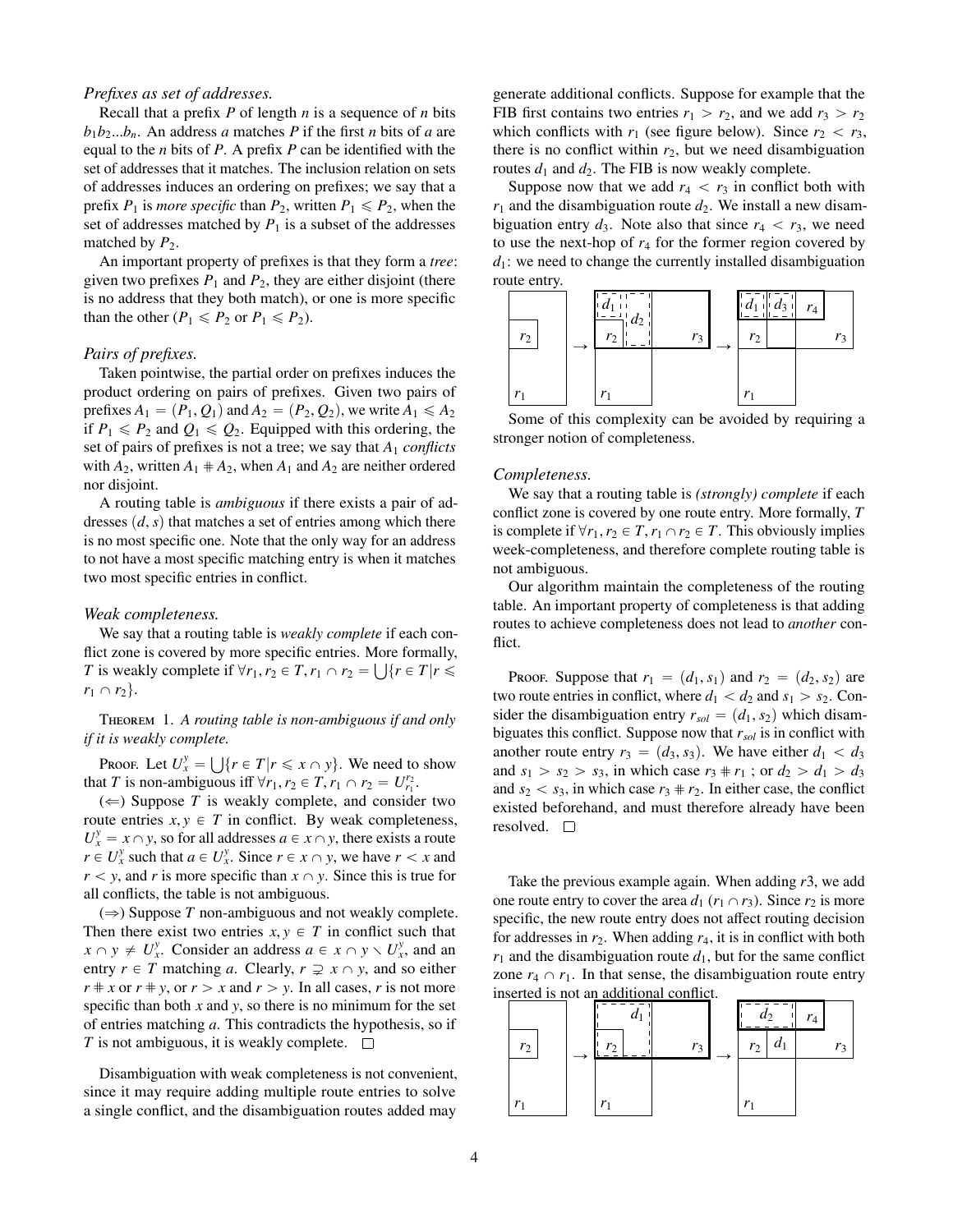## *Disambiguation routes.*

Disambiguation route entries do not appear on the wire, and in our implementation are not even inserted into the RIB; they are computed and inserted into the FIB on the fly, at route selection time. From the point of view of the routing protocol, disambiguation routes are a lower level implementation detail. Interestingly enough, we have found that we do not need to maintain a list of disambiguation routes that we have installed: when removing a route from the FIB, the set of disambiguation routes that need to be removed can be computed on the fly, similarly to what happens during route insertion.

The algorithm presented here is fully general, and can be generalised to different disambiguation orderings. We write  $\le$  for the desired disambiguation ordering, in our case the lexicographic ordering on  $(d, s)$  pairs:

$$
(d, s) \le (d', s')
$$
 when  $d < d'$   
or  $d = d'$  and  $s \le s'$ 

#### *Relevant conflicts.*

Consider a route entry R, and a set *E* of routing entries in conflict with R for the same conflict zone; all of these conflicts will have the same resolution. Moreover, if the resolution was caused by a route in *E*, then that was necessarily the more specific of the entries in *E*. Note that the minimum exist because elements of *E* have either the same destination, either the same source, and match at least one address in R.

Given a route entry *r*, we define the equivalence  $\sim_r$  by  $r_1 \sim_r r_2 \Leftrightarrow r_1 \cap r = r_2 \cap r$ , i.e. two route entries are equivalent for  $\sim_r$  if they have the same intersection with *r*. If two equivalent route entries are in conflict with *r*, this means that they have the same conflict zone.

Quotienting a set of routing entries in conflict with *r* with this equivalence, and taking the minimum of each of the class of equivalence gives us exactly the routes that we care about.

#### *4.2.1 Adding a route entry*

Installing a new route entry in the FIB may make it ambiguous. For this reason, we must install the most specific routing entries first. In particular, we must install disambiguation entries before we install the route itself.

Let R be the route to install, and *C* the set of route entries in conflict with R, for which there is no natural solution, i.e.  $C = \{ R' \in T | R' \# R \text{ and } R' \cap R \notin T \}$ . We divide this set into two subsets, by conflict type, with only the relevant conflicts:  $C_{\prec} = {\min(E)|E \in (\{R' \in C | R' \prec R\}/_{\sim_R})\}$  and  $C_{\geq} = {\min(E)|E \in (\{R' \in C | R' > R\}/_{\sim_R})\}.$ 

For each route entry  $R_1 \in C_>$  (considering the most specific first), we first search, if it exists, the minimum route entry  $R_2$  such that  $R_2 \# R_1$  and  $R_2 \cap R_1 = R \cap R_1$ . If  $R_2$  exists, then a disambiguation route is installed for that conflict, with NH<sub>2</sub> as next-hop: if  $R < R_2$ , then we must replace this next-hop by NH, otherwise the installed solution is the right one. If R<sub>2</sub> does not exist, we must add  $((R_1 \cap R), NH)$  in the

FIB.

For each route entry  $R_1 \in C_{\leq}$  (considering the most specific first), if there exists a route entry  $R_2$  such that  $R_2 \# R_1$ and  $R_2 \cap R_1 = R \cap R$ , then there is already the rigth disambiguation route installed. Otherwise, we must add  $((R_1 \cap R), NH_1)$  in the FIB.

Finally, we must search if there exists two route entries in conflict for the zone of R. In that case, a disambiguation route entry has been installed, so R must replace it. Otherwise, R can be added normally. We end the procedure by adding R in our local RIB.

#### *4.2.2 Removing a route entry*

This time, we must first remove the less specific route first to keep the routing table unambiguous. Again, we write R for the route to be removed. First, remove R from the RIB. As for the addition, perhaps R is solving a conflict, in which case we cannot just remove it, but must first search for the entry covering that conflict, and replace R's next-hop. Otherwise, we just remove R from the FIB.

We consider  $C_{\le}$  and  $C_{\ge}$  as previously defined.

For each route entry  $R_1 \in C_>(\text{considering the less specific})$ first), we first search, as we did for the adding process, for the minimum route entry  $R_2$  such that  $D_2 = D$  and  $S_2 > S_1$ . If  $R_2$  exists and is more specific than R, there is nothing to do: the next-hop installed for this conflict is  $R_2$ . If it exists but is less specific than R, then NH is currently installed as a next-hop in the FIB, and must be change for  $NH<sub>2</sub>$ . If  $R<sub>2</sub>$ doesn't exists, we must remove  $(D, S_1, NH)$  from the FIB.

For each route entry  $R_1 \in C_{\leq}$  (considering the less specific first), if there exists a route entry  $R_2$  such that  $S_2 = S$  and  $D_2 > D_1$ , then we must keep the disambiguation route entry in the FIB. Otherwise, we remove  $(D_1, S, NH_1)$ .

## *4.2.3 Changing a route entry*

This is the simplest case, since disambiguation routes must be maintained, and changed only if the route that we want to change has been selected for disambiguation. We can change first the disambiguation routes, or the route itself. Let R the route entry to change by  $R_{new}$ . We only consider  $C_{\leq}$ , as previously defined.

For each route entry  $R_1 \in C_{\geq}$ , if R is the minimum route entry having D as destination and such that  $S_2 > S_1$ , then we replace  $(D, S_1, NH)$  by  $(D, S_1, NH_{new})$ . Finally, we replace R by R*new*.

## 4.3 External FIB changes

In the description above, we assume that only our algorithm ever manipulates the FIB. In practice, however, the FIB is manipulated by other agents — other routing protocols, or human operators. The same algorithm should be applied to externally changed routes<sup>[1](#page-4-0)</sup>.

<span id="page-4-0"></span><sup>&</sup>lt;sup>1</sup>This is not currently implemented.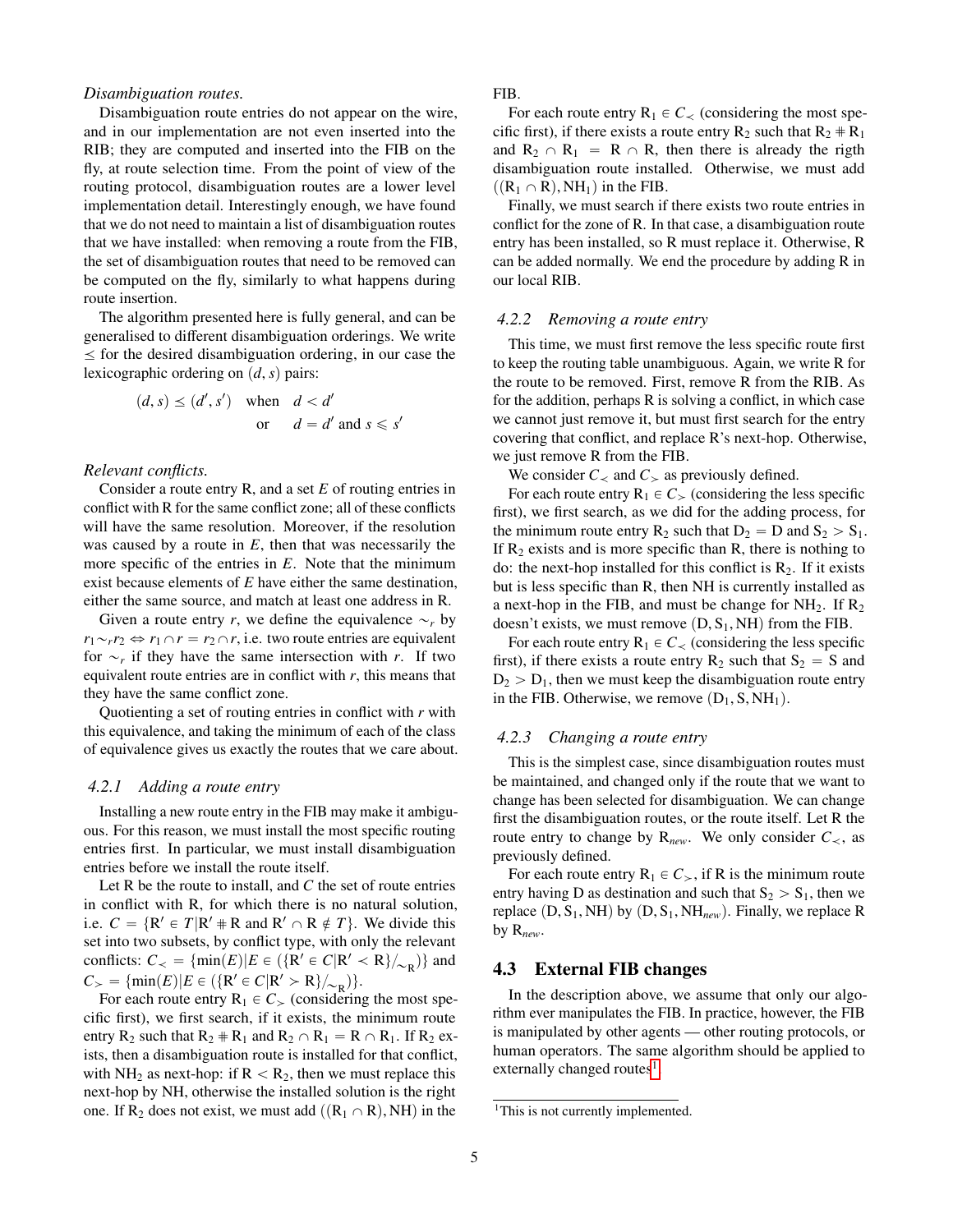# <span id="page-5-0"></span>5. SOURCE-SENSITIVE BELLMAN-FORD

The distributed Bellman-Ford algorithm is the foundation of a number of more or less widely deployed routing protocols, such as the venerable RIP, EIGRP, Babel and, to a certain extent, BGP and the inter-area sub-protocol of OLSR. In Bellman-Ford, each node broadcasts to its neighbours the set of route identifiers that it can reach, with an associated cost. In traditional next-hop routing, identifiers are destination prefixes, and in source-sensitive next-hop routing, identifiers are pairs of destination and source prefixes.

In this section, we consider a network composed of both traditionnal and source-sensitive routers, and discuss how they can interoperate.

# 5.1 Interoperability

We expect a single routing area to contain both source-sensitive and traditional routers, either because source-sensitive routers are deployed incrementally, avoiding a flag day, or because some devices cannot be upgraded to implement full source-sensitive routing, for technical, economic or political reasons. For this reason, source-sensitive routers must be able to communicate with traditional routers.

An non-specific update having only the destination prefix  $(D)$  can be seen as a source-specific update for  $(D, /0)$ . Therefore, source-sensitive routers should interpret non-sensitive updates as source-specific updates with a  $/0$  source prefix. Conversely, non-sensitive routers should accept updates of the form  $(D, /0)$  and treat them as non-specific updates; this is most easily achieved by not sending specific updates with a /0 source, and sending a non-specific update instead.

A more difficult issue is how a non-sensitive router should interpret a source-specific update with a non-trivial source prefix. There are two possibilities: the source can be discarded and the update treated as non-specific, or the entire update can be discarded. As we shall see, the first of these possibilities doesn't work, while the latter does.

#### *What doesn't work.*

Discarding the source of a source-specific update and treating it as non-specific can cause persistent routing loops. Indeed, consider two nodes A and B, with A source-sensitive announcing a route to  $(D, S)$  (with  $S \neq \emptyset$ ). When B receives the announcement, it ignores the source information, installs and announces it as D. This is reannounced to A, which treats it as  $(D, /0)$ . Packets destined to D but not sourced in S will be forwarded by A to B, and by B to A.



#### *Discarding specific routes.*

If non-source-sensitive nodes rejects source-sensitive updates, but source-sensitive nodes accept non-source-sensitive uptades with  $/0$  source, then source-sensitive nodes can communicate entries of the form  $(D, /0)$  as  $(D)$ , and are completely compatible with non-source-sensitive nodes.Since there is no identifier change, Bellman-Ford converges to a loop-free set of routes.

In general, discarding source-sensitive routes by non-sensitive will cause routing blackholes. Intuitively, unless there are enough non-specific routes in the network, non-sensitive routers will have to discard packets in some cases. A simple sufficient condition for avoiding blackholes is to build a connected source-sensitive backbone including all the edge routers, and announce a default route towards the backbone.

## 5.2 Implementation details

Routing protocols must implement source-sensitiveness as an incompatible extension. In our implementation of the Babel routing protocol [\[Chr11\]](#page-8-1), this is achieved by the introduction of a new TLV, which is silently ignored by other Babel nodes. Source-sensitive nodes continue understanding the previous TLV, and announce routes with  $/0$  source as non-source-sensitive, i.e. with the previous TLV.

In our implementation, bootstrapping is achieved at redistribution time, by allowing a redistribution filter to map a non-specific route to a source-specific one. While this may cause routing loops in general, it is not unusual in routing protocols for careless redistribution to cause routing loops.

In order to allow traditional Babel nodes to participate to multihomed networks, we have added an option allowing a source-sensitive Babel node to map source-sensitive updates  $(D, S)$  to both a source-specific update and a non-specific update for D while rejecting all updates for D. This is clearly an unsafe hack, which is safe only if all source-sensitive *routers* have this option activated (or employ filtering); however, we have found that it simplified the administration of our network.

# <span id="page-5-1"></span>6. EXPERIMENTAL RESULTS

We have implemented both schemes described in Section [4](#page-2-0) within babeld, our Linux implementation of Babel [\[Chr11\]](#page-8-1), a distance-vector protocol based on a loop-free variant of the Bellman-Ford algorithm. This has allowed us to perform a number of experiments which we desribe in this section.

#### *Description of our testbed.*

Our experimental network consists of a mesh network consisting of a dozen OpenWRT routers and a single Debian server. Two of the mesh routers have a wired connection to the Global Internet, and are connected to the server through VPNs (over IPv4). All of the routers run our modified version of the Babel protocol.

IPv4 connectivity for the mesh is provided by the Debian server, which acts as a NAT box. The IPv6 connectivity is more interesting: there are two IPv6 prefixes, one of which is a native prefix provided by our employer's network, the other one being a prefix specific to the Debian box and routed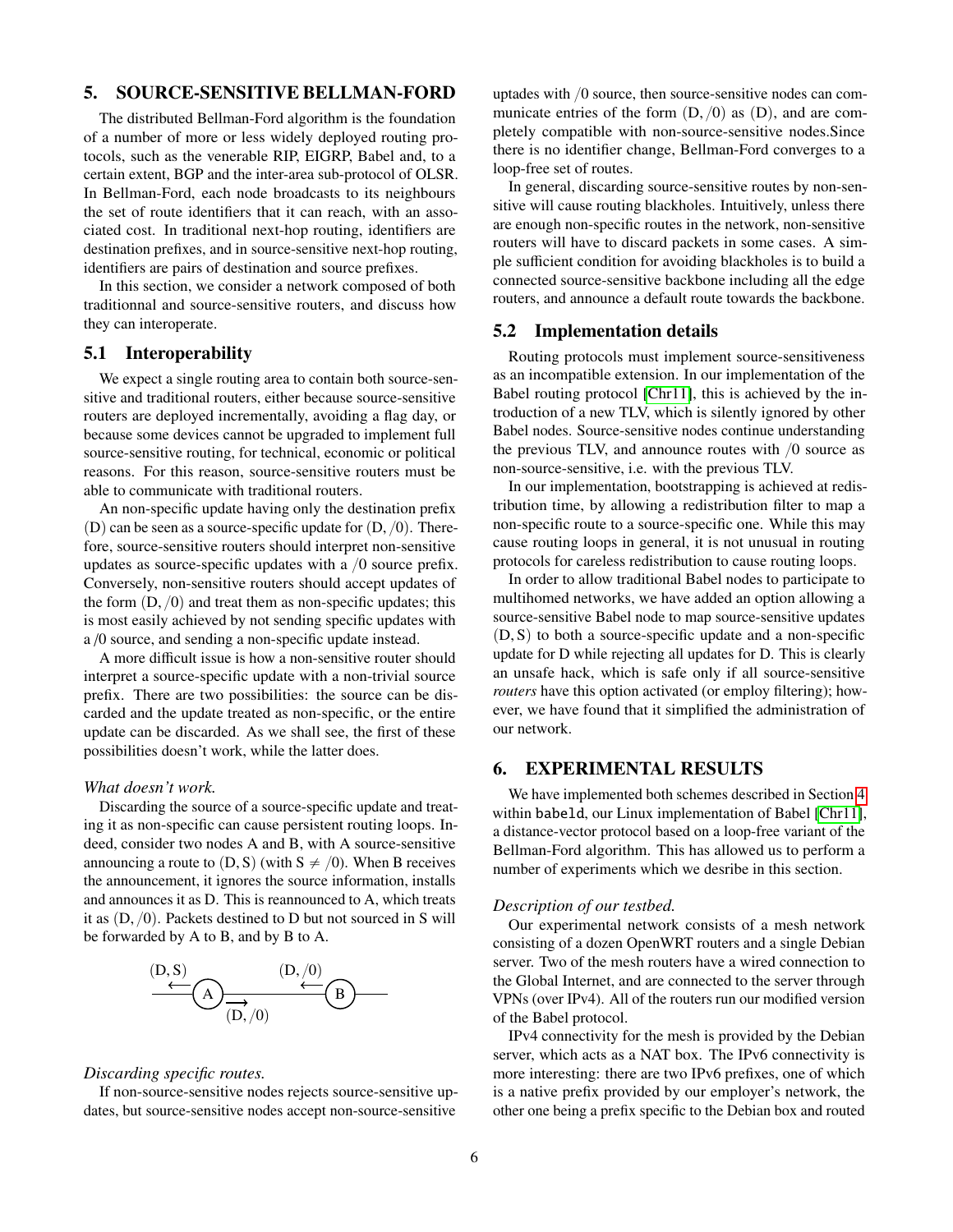# ip rule show 0: from all lookup local 101: from 192.168.4.0/24 lookup 11 32766: from all lookup main 32767: from all lookup default # ip route show default via 172.23.47.254 dev eth1 proto static 172.23.32.0/20 dev eth1 proto kernel scope link src 172.23.36.138 192.168.4.20 via 192.168.4.20 dev tun-ariane proto 42 onlink 192.168.4.30 via 192.168.4.30 dev wlan1 proto 42 onlink [...] # ip route show table 11 default via 192.168.4.20 dev tun-ariane proto 42 onlink 192.168.4.20 via 192.168.4.20 dev tun-ariane proto 42 onlink 192.168.4.30 via 192.168.4.30 dev wlan1 proto 42 onlink [...]

#### <span id="page-6-1"></span>Figure 1: v4 routing table on a router using a VPN

through the VPN. The network therefore has two sourcespecific default IPv6 routes.

# 6.1 Routing table, and VPN connectivity

Figure [1](#page-6-1) shows an excerpt of the routing table of one of the two wired routers. The modified babeld daemon has allocated a non-default routing table, table 11, and inserted routes (marked as proto 42) into both the default main table and table 11. The former table contains non-specific routes, both to the /20 announced by the Debian server and host routes to individual mesh nodes, as well as a default route through the VPN.

Table 11 contains routes for locally originated packets, sourced in 192.168.4.0/24. The only "real" route in this table is the default route, which prevents the VPN from attempting to "enter itself". The other routes are disambiguation routes, automatically generated by the algorithm described in Section [4.](#page-2-0)

The 11 routing table is specific to addresses from our local network: the default route it contains is also specific to that network. The other routing entries we show are disambiguation entries, added by our algorithm such that packets from our local network to our local network will not leave the network by following the default route. These entries are copies of the one present in the main routing table.

By the default route of the 11 routing table, packets destined to the Internet and from our local network are well routed through our VPN. The encapsulated VPN packets, sourced in our laboratory network, avoid table 11 and are routed by the main routing table's default route through our network laboratory.

# <span id="page-6-0"></span>6.2 Multipath TCP

Multipath TCP  $[RPB+12]$  $[RPB+12]$  is an extension to TCP which multiplexes a single application-layer flow over multiple network layer sub-flows, and attempts to use as many distinct routes as possible, and to either carry traffic over the most



<span id="page-6-2"></span>Figure 2: Download using MPTCP and traffic control



<span id="page-6-3"></span>Figure 3: Download using MPTCP

efficient one or to perform load balancing. An obvious application would be a mobile node (a telephone) with permanent connectivity to a cellular network and intermittent WiFi connectivity. MPTCP is able to use the cellular link when WiFi is not available, and switch to WiFi when available without dropping already established connections.

Multipath TCP and source-sensitive routing turn out to be a surprisingly good match. MPTCP is able to uses all of the addresses of the local host, and to dynamically probe the reliability and performance of packets sourced from each of those which made it particularly straightforward for source sensitive routing.

We have performed two tests that both consist in downloading a 110 MB file over MPTCP from the MPTCP website. In the first test (Figure [2\)](#page-6-2), a desktop computer is directly connected to the wired network, and is configured with two IPv4 addresses. The Linux tc subsystem is used to limit each of the addresses to 100 kB/s traffic; MPTCP is able to reliably download at 200 kB/s.

In the second test (Figure [3,](#page-6-3) a laptop's WiFi interface is configured with three addresses (one IPv4 and two IPv6). MPTCP multiplexes the traffic across the three routes, and balances their throughput dynamically.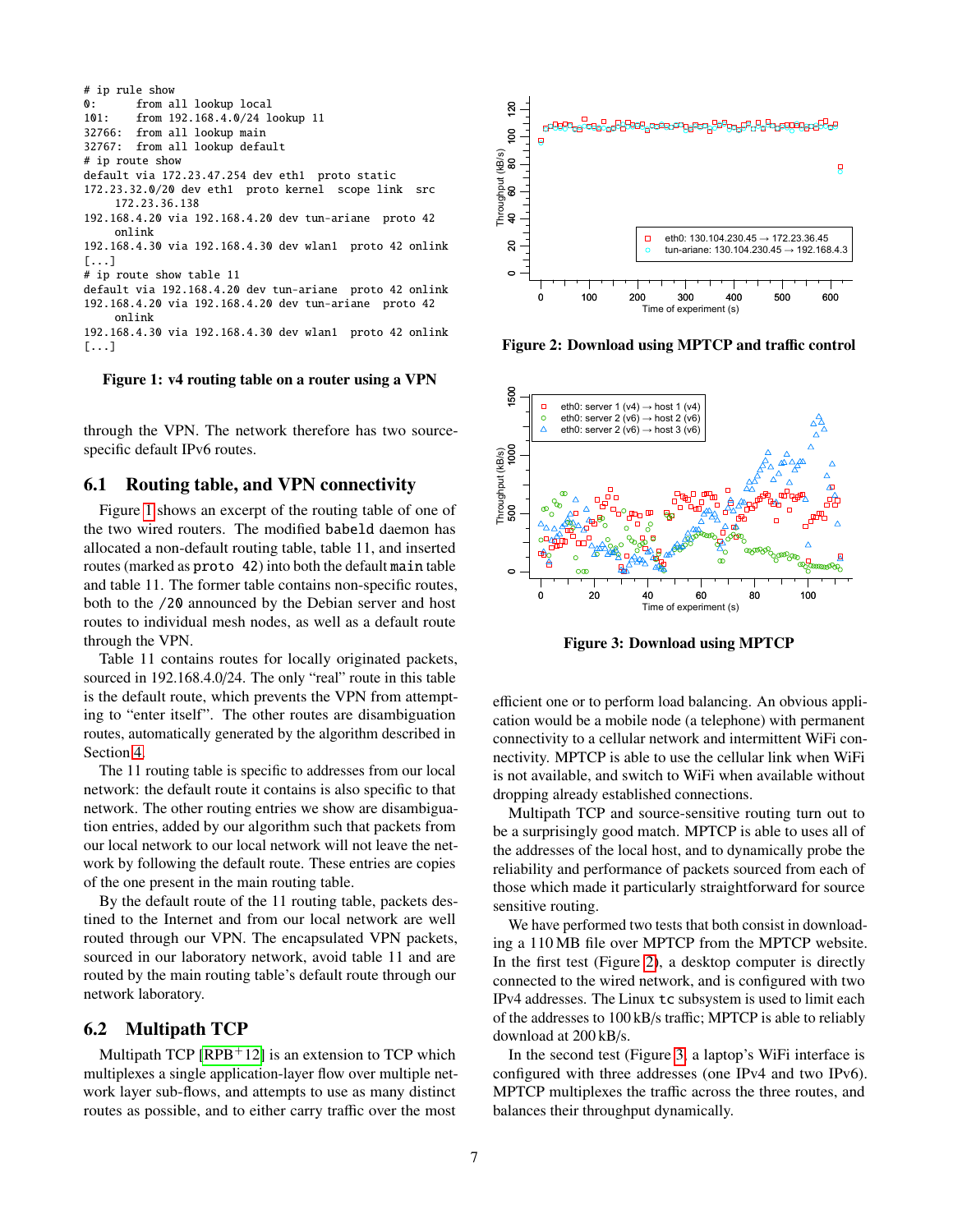# 7. RELATED WORK

Source-sensitive routing is somewhat related to TOS routing, as found for example in OSPFv2. In both cases, multiple routes are provided by the network layer, and upper layers have a limited choice of routes. In the case of the TOS routing, the higher layers set the TOS field to choose a particular metric to optimise (bandwidth, latency, etc.). In [\[AGKT98\]](#page-7-1), the authors note that TOS routing [\[LHH95\]](#page-8-4) attempts to improve network utilisation by providing multiple routes, similarly to what happens with source-sensitive routing. However, contrary to source-sensitive routing, measuring the relative performance of the different routes is the network layer's reposibility.

The first mention of source-sensitive routing that we are aware of is from early 2004 [\[BS04\]](#page-7-2). The notion of ambiguity appears years later: in [\[Bak11\]](#page-7-3), Baker notes that two entries of the routing table can match the same address without beeing comparable. The solution he proposes is to disambiguate using the route's metric: similar to our algorithm, he proposes adding an additional route entry at the intersection of the two incomparable entries, but chooses the next-hop of the lowest metric one.

In early 2013, four IETF Internet Drafts were published on the subject of source-sensitive routing. In the first version of [\[Bak13\]](#page-7-4), Baker speaks about ambiguity of routing tables, this time without specifying a suggested behaviour. The last revision of the draft proposes the destination first behaviour, similar to the present paper.

Approximately at the same time, Troan et al. [\[TC13\]](#page-8-5) also remarked that routing tables can be ambiguous, and proposed a behaviour that is equivalent to the destination-first behaviour of the present paper. Xu et al. [\[XYWW13\]](#page-8-6) were more protocol oriented: they proposed an overview and some notes about how should be implemented a variant of OSPF for source-sensitive routing. They notice the problems of ambiguity, and cite Baker's draft [\[Bak11\]](#page-7-3) as a solution.

A few months later, Boutier and al. [\[BC13\]](#page-7-5), proposed using the disambiguation algorithm presented in this paper, but without defining it formally. They also noticed the interoperability issues.

The first automated implementation of source-sensitive routing known to us was done by Markus Stenberg<sup>[2](#page-7-6)</sup>, and works by injecting source-specific default routes determined from IPv6 router advertisements directly into the RIB, independently from the routing protocol. We believe our implementation to be the first full implementation of the sourcesensitive scheme.

# 8. CONCLUSION AND FURTHER WORK

Source-sensitive routing is a modest extension to next-hop routing that keeps the forwarding decisions firmly within control of the routers while allowing end hosts a moderate and clearly defined amount of control over the choice of routes. Since source-sensitive routing can cause ambiguous routing tables, we have defined the behaviour that we believe source-sensitive routers should have, and shown how combining different behaviours in the same network can cause persistent routing loops. Similar care must be taken when combining non-sensitive with source-sensitive routers in the same network. We have proposed two ways to implent sourcesensitive routing, and obtained experimental results that prove that source-sensitive routing can be usefully exploited by the transport layer protocol MPTCP.

While we enjoy working with distance-vector protocols, much of the networking community appears to have converged on using the OSPF protocol for internal routing. OSPF is a rich and complex protocol, and while many of our techniques should apply without difficulty to it, actually implementing a full source-sensitive variant of OSPF without sacrificing any of its flexibility remains a challenging endeavour.

It was a pleasant surprise to discover that unmodified MPTCP can use source-specific routes without any manual configuration. However, we claim that source-sensitive routing can also be exploited at the application layer without any changes to the transport layer; we are therefore planning to modify the *Mosh* [\[WB12\]](#page-8-7) remote shell replacement to make use of multiple local addresses.

# 9. SOFTWARE AVAILABILITY

The source-sensitive variant of the babeld implementation of the Babel routing protocol is available from *to be added in the final version*.

## 10. REFERENCES

<span id="page-7-5"></span><span id="page-7-4"></span><span id="page-7-3"></span><span id="page-7-2"></span><span id="page-7-1"></span><span id="page-7-0"></span>

| [AGKT98] | George Apostolopoulos, Roch Guérin, Sanjay       |
|----------|--------------------------------------------------|
|          | Kamat, and Satish K. Tripathi. Quality of        |
|          | service based routing: A performance             |
|          | perspective. SIGCOMM Comput. Commun.             |
|          | Rev., 28(4):17-28, October 1998.                 |
| [ASNN07] | J. Abley, P. Savola, and G. Neville-Neil.        |
|          | Deprecation of Type 0 Routing Headers in         |
|          | IPv6. RFC 5095 (Proposed Standard),              |
|          | December 2007.                                   |
| [Bak11]  | F. Baker. Routing in a Traffic Class.            |
|          | Internet-Draft draft-baker-fun-routing-class-00, |
|          | IETF Secretariat, July 2011.                     |
| [Bak13]  | F. Baker. IPv6 Source/Destination Routing        |
|          | using OSPFv3. Internet-Draft                     |
|          | draft-baker-ipv6-ospf-dst-src-routing-03,        |
|          | IETF Secretariat, August 2013.                   |
| [BC13]   | M. Boutier and J. Chroboczek. Source-specific    |
|          | Routing. Internet-Draft draft-boutier-homenet-   |
|          | source-specific-routing-00, IETF Secretariat,    |
|          | July 2013.                                       |
| [BS04]   | F. Baker and P. Savola. Ingress Filtering for    |
|          | Multihomed Networks. RFC 3704 (Best)             |
|          | Current Practice), March 2004.                   |
|          |                                                  |

<span id="page-7-6"></span><sup>2</sup><https://github.com/fingon/hnet-core>